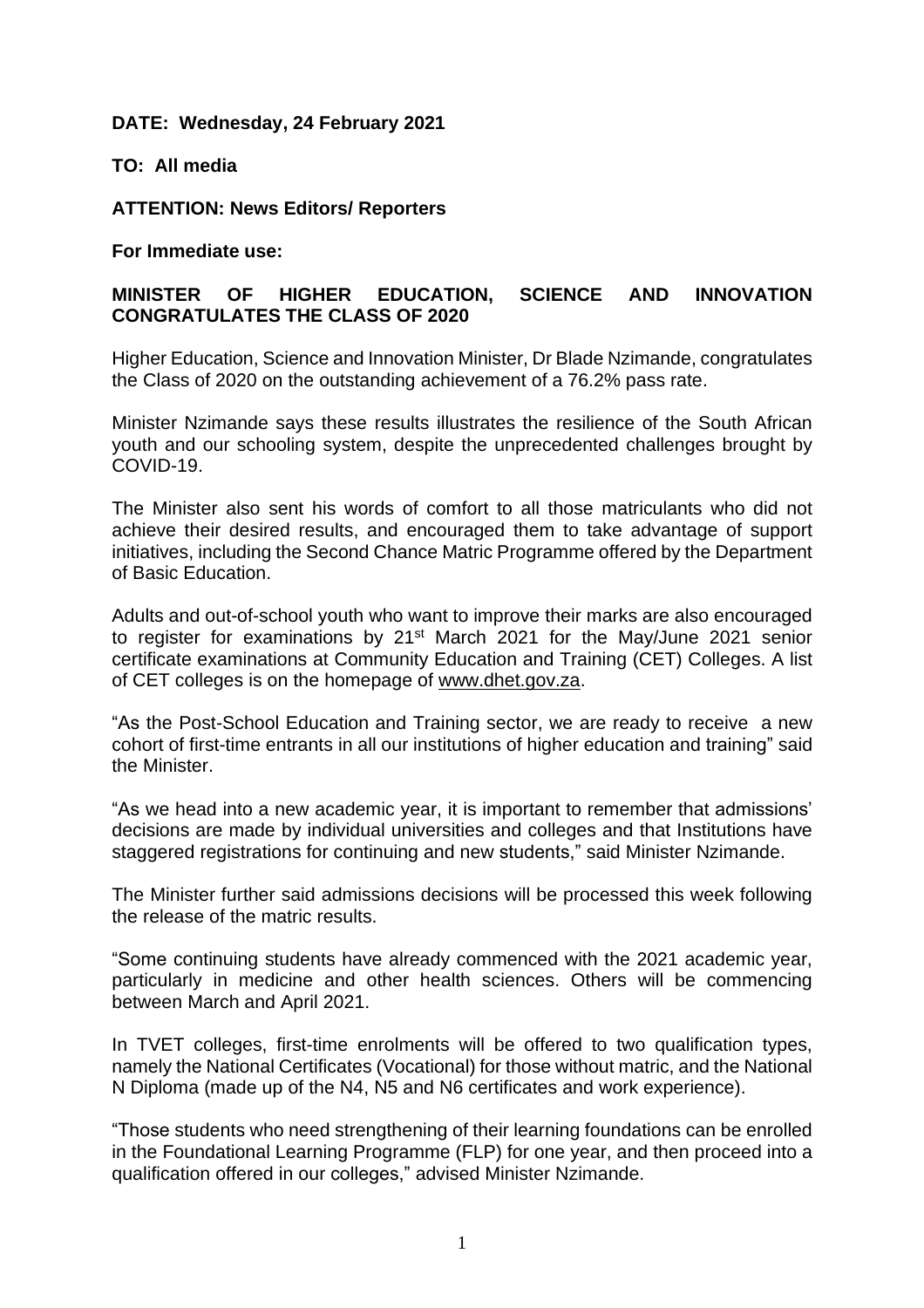Applicants are also encouraged to check for placement opportunities at the college closest to them.

A full list of colleges can be accessed on the homepage of the Department's website: [www.dhet.gov.za.](http://?)

Furthermore, all applicants are urged to ensure that they submit all the required documentation for the processing of their applications in order to avoid processing delays.

Due to the limited spaces in universities and colleges, meeting the minimum requirements does not mean a space for everyone who applies.

"The Department has therefore made available the Central Application Clearing House (CACH) for students who have applied for a space but were declined," said Minister Nzimande.

CACH is a referral system. Sign up by sending an SMS with your name and ID number to 31629, visit cach.dhet.gov.za or e-mail [CACH@dhet.gov.za.](http://?) It is important to remember that CACH handles applications and not admissions as these are handled by individual institutions.

#### **ON FUNDING DECISIONS**

Minister Nzimande said that all students who are already funded by the National Student Financial Aid Scheme (NSFAS) and who have met their study and eligibility criteria will continue to be funded this year (2021).

The Minister has said that NSFAS has received an unprecedented number of applications compared to the previous years, with approximately 730,000 online applications received and additionally, with approximately 60,000 applications received through the National Youth Development Agency (NYDA) and the TVET college walk in processes.

"NSFAS is currently finalising the due diligence and quality checks of the application information received. They will communicate funding eligibility once the verification and quality assurance process is complete in order to ensure the credibility of this important process," said Minister Nzimande.

The Minister said that it is important to note that NSFAS will fund eligible students when they have been registered at a public university or TVET college.

"Students are hereby given assurance that NSFAS is aware of and takes into account that communication should be finalised before the registration windows of the various learning institutions close," said the Minister.

Students are advised to regularly track their funding statuses on the NSFAS *myNSFAS* portal. This portal will assist students to upload any pending documents where required.